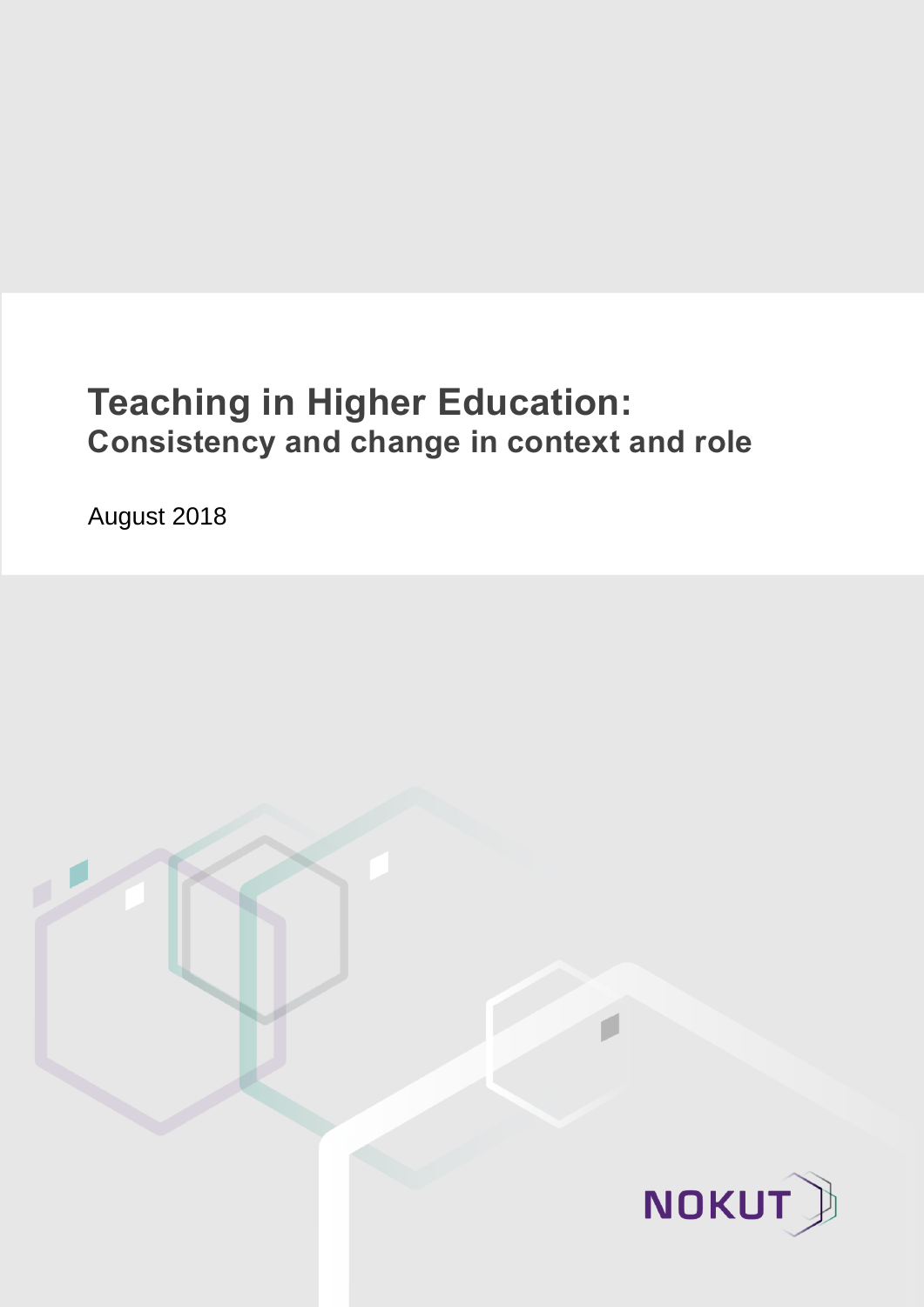

[www.nokut.no](http://www.nokut.no/)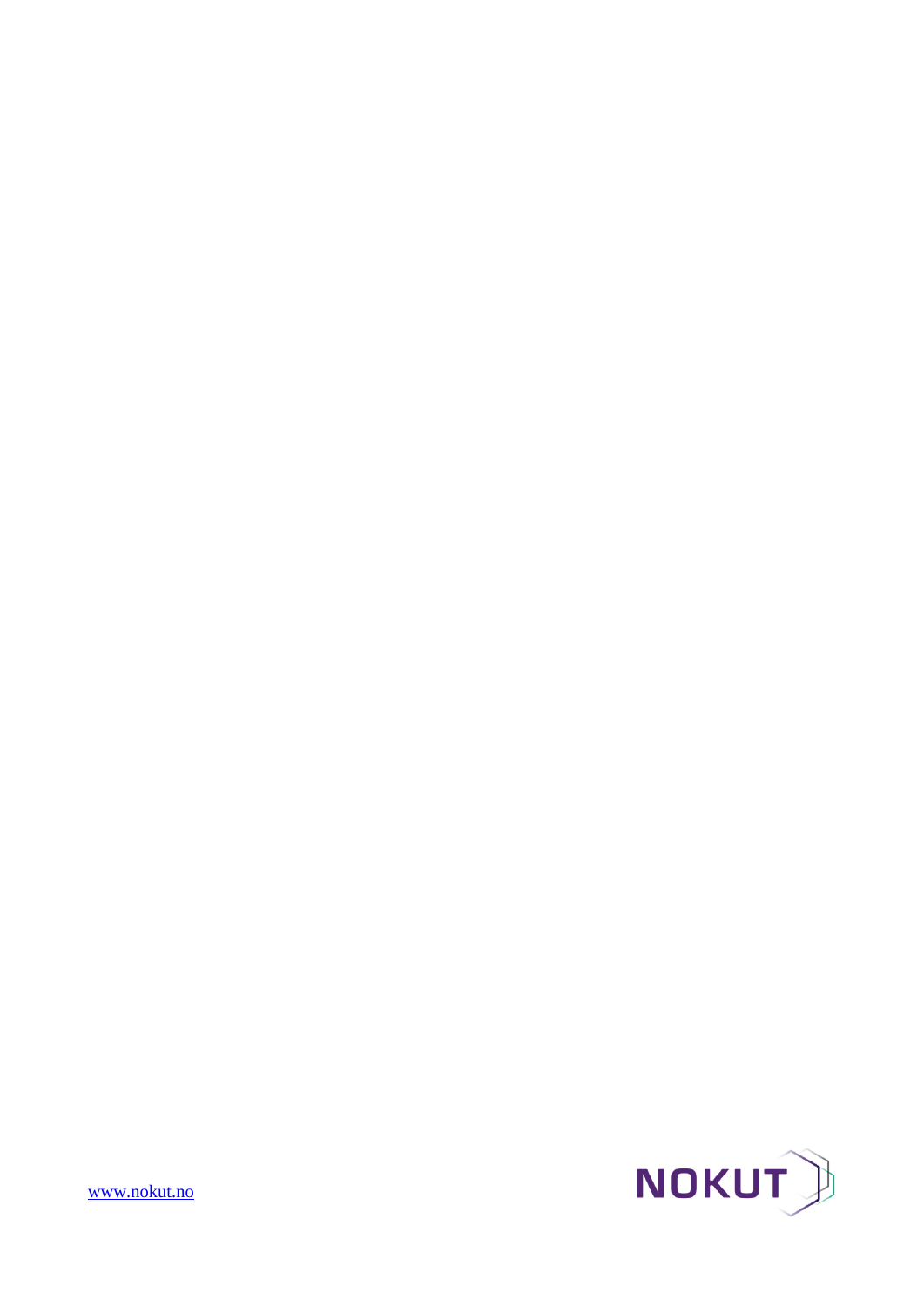Amundsen, G.Y. & Haakstad, J. (2018), Teaching in Higher Education – Consistency and Change in Context and Role. *Journal of the European Higher Education Area*, 2, 83-98.

#### **Short biography**

Gerhard Yngve Amundsen, (born 1965) received cand.philol. degree in history of ideas in 1994 from the University of Oslo. He has worked at the University of Oslo in different administrative positions between 1994 and 2000 and his current position is a senior adviser at the Department of Analysis and Development at the Norwegian Agency for Quality Assurance in Education (NOKUT). Contact email: [gya@nokut.no](mailto:gya@nokut.no)

Jon Haakstad, (born 1944) holds a cand. philol. degree from the University of Oslo (1971). He has worked as a lecturer in English studies at Tromsø College of Teacher Education (1974 - 93), where he later served as Rector (1993 – 94). After NOKUT was established in 2003, he served in the agency as Director of Evaluations (until 2007), as Director of Analysis and Development (until 2011) and as senior adviser, before taking retirement on 1 January 2018. He has taken part in, and frequently chaired evaluations in many European countries and has written a large number of articles on quality in higher education, many of them presented at European conferences. Contact email: [Jon.Haakstad@outlook.com](mailto:Jon.Haakstad@outlook.com)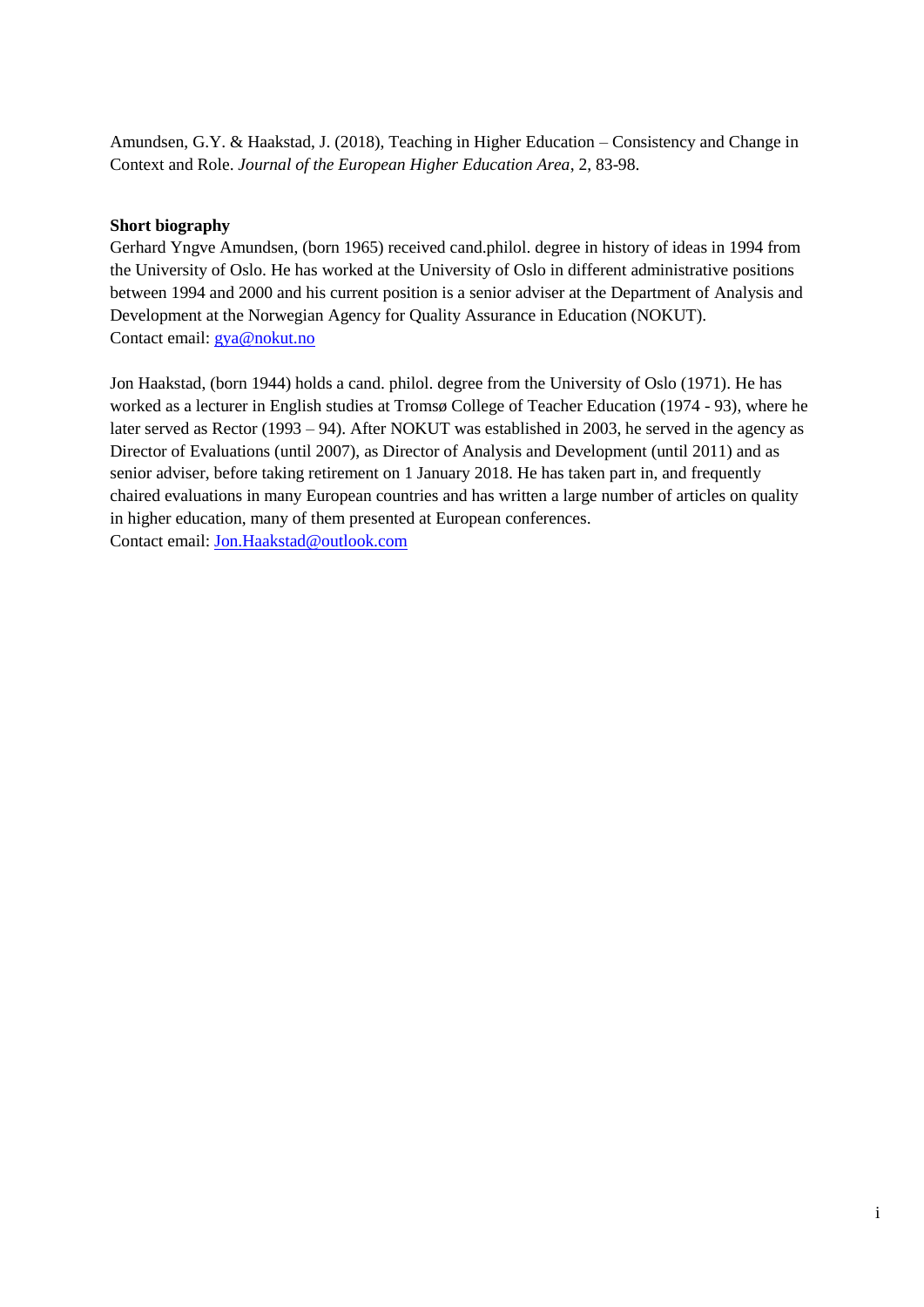# **Abstract**

How is the role and status of higher education teaching generally perceived in Norway today? This theme is reflected on in the Ministry's newly published White Paper on quality in higher education in Norway. A certain concern is expressed that teaching lingers 'in the shadows of research', that it is methodologically conservative, and that its status needs to be lifted.

The voice of teaching academics themselves tends to be less heard than those of political and institutional leaderships and students. This paper presents results from an in-depth interview study that explores how the opinions of the academic teachers compares with the governmental perspective and other 'myths' of conservatism and resilience to change.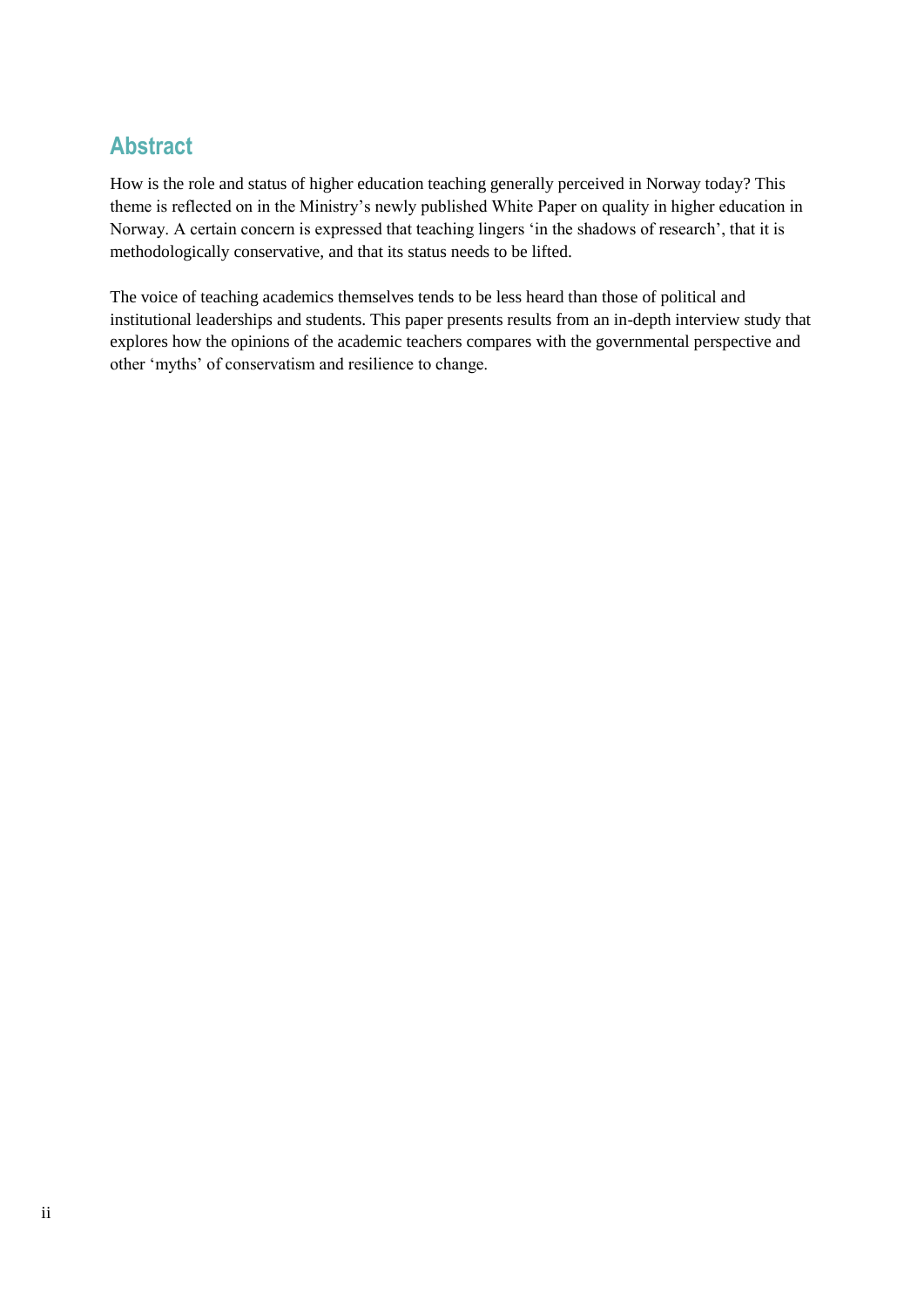#### **Introduction**

l

How is the role and status of higher education teaching generally perceived in Norway today? This is one of the themes that are reflected on in the Ministry's newly published White Paper on quality in higher education in Norway. A certain concern is expressed that teaching lingers 'in the shadows of research' and that its status needs to be lifted (Ministry of Education and Research, 2017). The Paper stresses the importance of the teaching mission in higher education in a world full of global challenges and expresses concern about educational quality and innovation at a time when student numbers are continually rising. A sharper focus on educational quality is called for.

The White Paper identifies a need for improvement in specific areas, particularly in educational management and discipline collegiality – or 'quality culture', pointing to the alleged fact that teaching and quality work around studies are often privatised and non-collegial, conservative and not quite upto-date in a pedagogical sense. This argument is often repeated in the public debate about quality in higher education but is equally often met with opposition from academic staff and institutions<sup>1</sup>. This forms the background of our 'construct' of the typology of the 'resilient academic', which will be the object of our scrutiny in this paper.

The government is a major stakeholder in higher education. Institutional leaderships, researchers/teachers, students and society at large are other such stakeholders, whose voices are heard with varying strength in public debates. Arguably, the voice of teaching academics here tends to become less heard among the more vocal voices of political and institutional leaderships on the one hand and students (student surveys; students' course evaluations; student interest organisations) on the other. The teachers typically find themselves in a position where they are squeezed by demands from two sides: reform-minded politicians and quality-demanding students.

(Margin note: The Teacher Survey, 2016)On this background NOKUT<sup>2</sup> started to work with the idea of a national teacher survey, which was launched as a pilot scheme in 2016 (Amundsen, Damen et al. 2017)<sup>3</sup>. Several of the questions in this survey addressed the themes of educational quality and quality culture/collegiality in teaching. The survey was partly meant as a supplement to the already existing national student survey. The sample in the pilot included the following disciplines: political science, social economics, sociology, teacher education, engineering (BA), engineering (MA), humanities (not languages) and architecture. The questionnaire was sent to 6 468 academic employees at 25 different institutions, of which 2 561 (ca. 40 per cent) responded. Only those who reported that they had taught during the last two years (2 169) were included in the final sample. All active teachers in the sample were asked a number of questions (86) about different aspects of their programmes and their teaching. The findings here – 'the teachers' voice', as it were – seemed largely to contradict the views referred to above about the role and status of teaching<sup>4</sup> and this was in fact a main reason why the agency decided to conduct a qualitative follow-up study of higher education teachers' views about their own teaching practice.

<sup>&</sup>lt;sup>1</sup> See for instance: From Svein Stølen's blog, rector of the University of Oslo (24. Nov 2017): «It is also a myth that our academic staff give little priority to teaching. A self-enforcing image that many love to talk about and that I have argued strongly against for a long time». (In a commentary welcoming NOKUT's report: Amundsen et al., 2017)

<sup>2</sup> The Norwegian Agency for Quality in Education. More information on: www.nokut.no

<sup>&</sup>lt;sup>3</sup> Continued as a full-scale survey including all teaching academics in Norway in 2017.

<sup>4</sup> To our knowledge, there are no other examples of similar teacher surveys on educational quality and therefore there are few studies available for comparison with our study.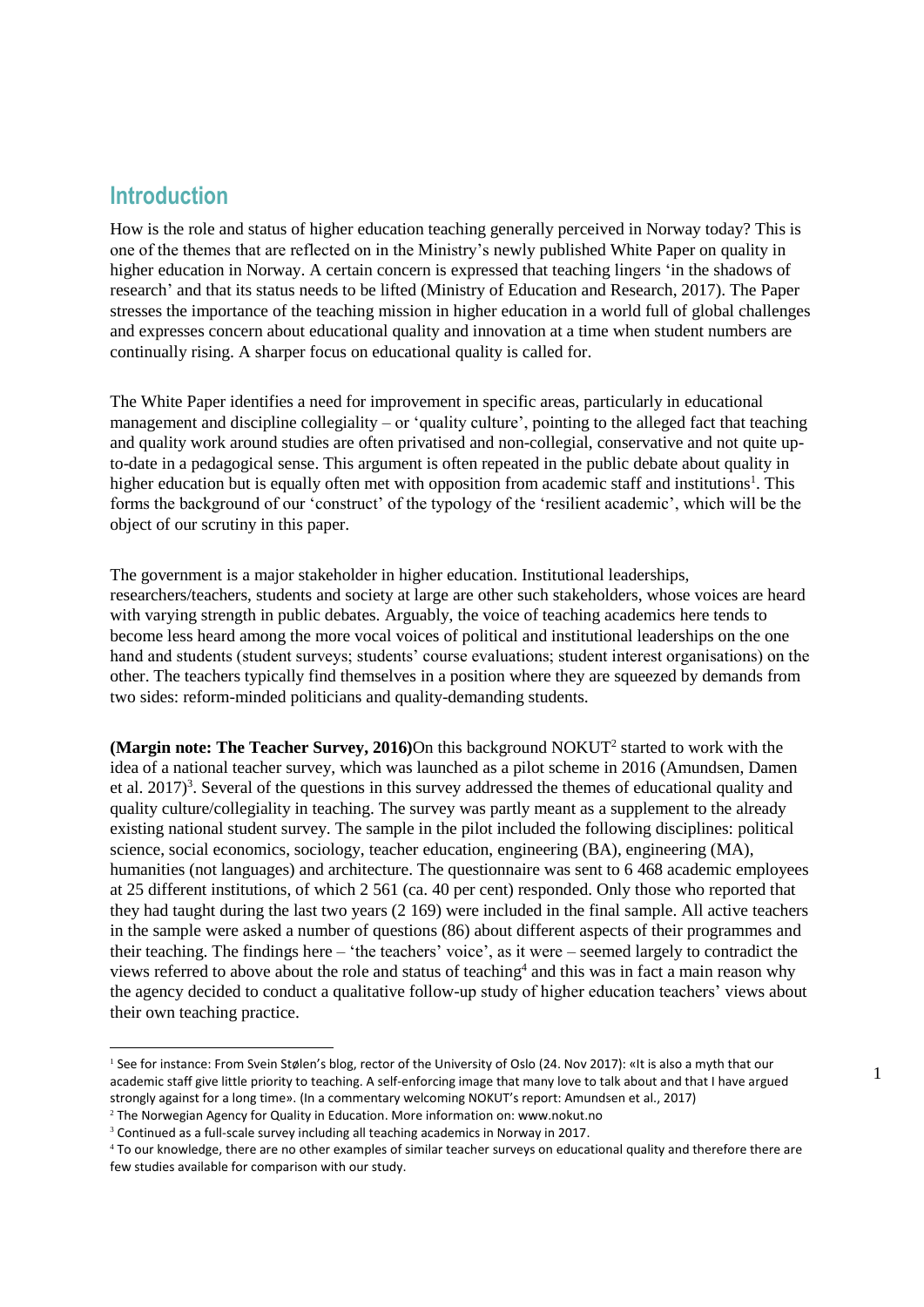**(Margin note: The qualitative follow-up study)** In the aftermath of several extensive reforms in Norwegian higher education during the last 20 years, our intention was to find out about the teachers' perceptions of these reforms and other contextual developments and to assess the actual impact of these on teaching practice. The focus of the study is on the theme of collegial cooperation and general engagement in teaching and programme enhancement work, with a special aim of testing the validity of the 'myth' that portrays higher education teaching as conservative, privatised and existing 'in the shadow of research<sup>'5</sup>. Our choice of this negative description/typology as a point of departure is not empirically researched but is based on our perception of the general ('meta level') discourse about higher education in Norway.

In our study (Amundsen, Haakstad 2017) we conducted in-depth interviews on these issues with a sample of 33 experienced academic teachers in discipline groups of  $2 - 4$  persons<sup>6</sup>. The semistructured interviews included teachers from all the discipline groups that were represented in the national survey, took roughly 90 minutes to conduct, followed a predefined guide and were recorded on tape. We selected teachers with  $15 - 20$  years of experience, since we wanted their descriptions of and reflections on the changes that have taken place. Although the project is restricted to the Norwegian scene, we expect our findings to be relevant for other European countries as well.

This paper will present the main findings of the qualitative study. According to Roxå (2014), reform efforts in higher education are often influenced by many different stakeholders, who all strive in different directions, often based on knowledge derived from personal accounts, anecdote and appropriately constructed narratives that mirror 'position' agendas. It is therefore important to bear in mind that the results/conclusions in this paper represent one particular perspective: that of teaching staff in higher education.

# **The myth of the 'resilient' academic**

As stated above, a persistent myth about higher education teaching has been its resilience to change and its resistance to reforms and outside steering. According to K. Crawford (Crawford 2010), academics see their professional development as more depending on personal autonomy and discipline networks than on national and institutional policies. A proverbial saying has it that "I'd like to see the reform that will change the way I teach." We thought the myth could be split up into four assumptions:

- *The anti-reform teacher:* Efforts to modernise higher education through structural reforms are often seen to threaten academic freedom and the autonomy of the discipline communities.
- *The unwilling teacher*: Research, not teaching, defines status, promotion and career. You are 'allowed' time and resources to do research; you are 'obliged' to teach. Consequently, teaching lives in the shadow of research and real engagement in teaching is lacking.
- *The conservative teacher:* Discipline knowledge is what matters. Teaching follows 'naturally' from this well of knowledge. Therefore, traditional methods based on knowledge transfer still dominate, while didactic awareness is less developed.

<sup>5</sup> A similar, if small-scale, project by NOKUT in 2012 had indicated that HE cultures are largely conservative in terms of didactic orientation (Haakstad and Nesje, 2012).

<sup>6</sup> A full report from the project was published by NOKUT (in Norwegian) in the autumn of 2017.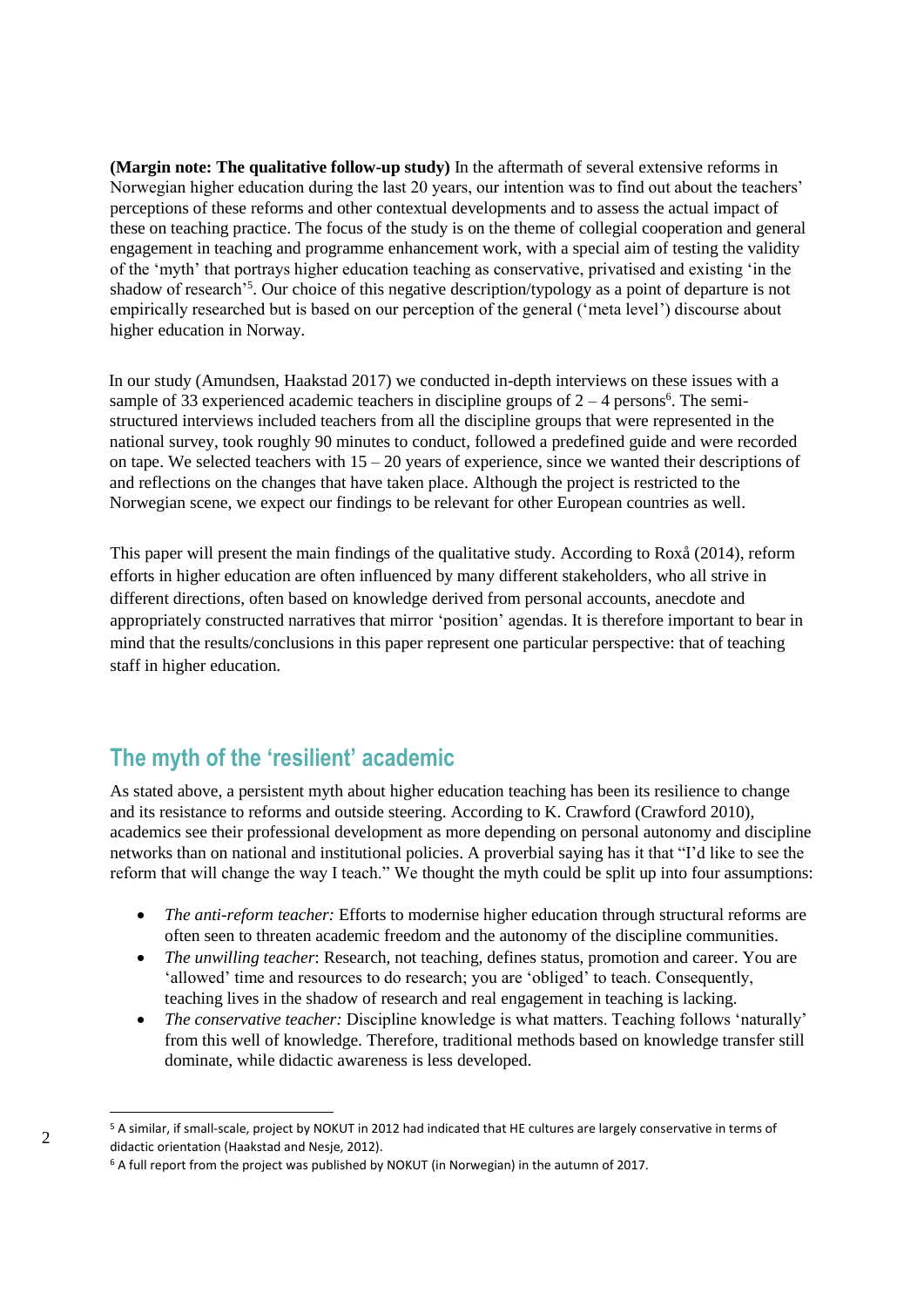*The lonely teacher:* A higher education teacher is a lonely king in his own teaching realm. The assumption is that there is little cooperation with other teachers and little insight from the outside into the teaching process. Assessment of teaching quality mainly happens by anecdote and reputation.

Do these myths really describe typical teaching practice in higher education today? Or perhaps they are just that: myths that need to be contradicted, as the responses in the Teacher Survey (Amundsen, Damen et all 2017) seem to indicate. According to the Ministry of Education's recent White Paper (Ministry of Education and Research, 2017) on quality in higher education, however, challenges still do exist that can be related to these 'myths':

"The status of teaching must be raised. ( … ) There are many indications that structures and culture at the institutions are more geared towards research than teaching. Feedback that the Ministry has received to the ongoing work with this White Paper confirms this" (p70).

"There are many indications that teaching and the development of educational programmes has often been too privatised, and that there has been too little collective engagement invested in the coherence of study programmes. Content as well as teaching and assessment methods in the programmes have too often been left to single course teachers, while the development of learning outcome descriptions has sometimes been an administrative task" (p. 81). (Our translations)

#### **The challenges of reforms and a changing context**

 $\overline{a}$ 

**(margin notes: A period of big reforms)** Over the last two decades, the context of higher education teaching has changed radically, ostensibly with improvement as an aim. Key words are increased recruitment, European harmonisation and steering reforms inspired by New Public Management. Entrance into higher education has continued to rise, now amounting to around 40 per cent of age cohorts. With the Bologna process, the degree structure, the grading system and the international transfer of qualifications have been streamlined and modified. Structural reforms (mergers) have changed the institutional landscape considerably. Other reforms have given institutions more academic autonomy, while at the same time exposing them to controls through a national system of quality assurance, new forms of reporting and steering/incentives based on formal ('production') outcomes. As a result, educational provision, and the way it is organised into courses and programmes, has been extensively modified. How do the academics assess the impact and merits of these reforms? Have they led to better quality? Moreover, how has the alleged 'resilience' of academics fared under the pressure of externally driven change?

In Norway, programmes at the Bachelor degree level directed at certain professions, e.g. teaching, engineering, nursing and other health professions, make up about one half of the higher education sector<sup>7</sup>. Traditionally, they have mostly been provided by the university colleges and are all programmes that must find their form inside a framework of national curriculum guidelines. These **(margin note: profession studies)** types of programmes, and teacher training in particular, have received more than their fair share of attention from the Government after 2000.<sup>8</sup> They have been the

<sup>7</sup> This is proportion is changing now, as all teacher education programmes for primary and secondary education have been raised to the master degree level as from 2016 and will now take 5 years.

<sup>&</sup>lt;sup>8</sup> It seems a reasonable observation to make that the university colleges have enjoyed less trust than the universities from the authorities in questions of quality and competence. And as for teacher training, this provision has always been particularly high on the political agenda. (The present mergers in the sector are now integrating most former colleges into universities.)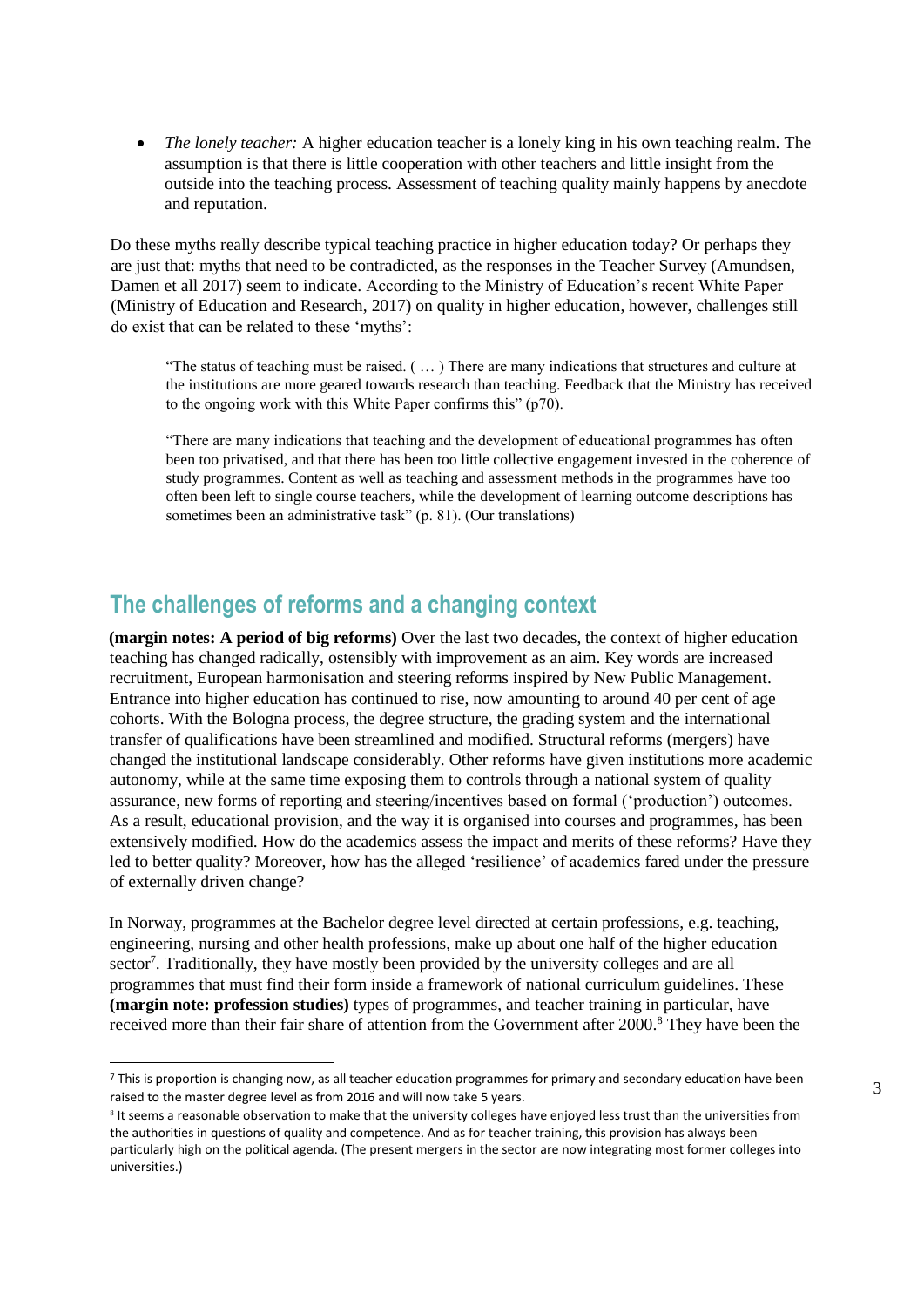objects of comprehensive evaluations and other investigative projects and have had to adapt to several reforms.

The attitude of our informants from these programmes was mildly critical: although individual reform steps as such might be seen as reasonable, the frequent exposure to interventions and enforced change was not. Many informants expressed a tiredness with all these outside interventions and a growing feeling of public distrust. Nor did they see that their programmes had really improved much in content or in teaching methodologies as a result of the reform efforts, at least not when seen against the background of cost in time and resources.

**(margin note: discipline studies)**For nearly all other educational types, or 'discipline' programmes, the Bologna process and its national corollary, the Quality Reform<sup>9</sup>, meant a total shake-up of the degree structure. In addition to aligning the degree system with the Bologna pattern, it was an important ambition to make qualifications better attuned to working life demands and better serviced for the students through tighter guidance and follow-up. Dropout rates were expected to improve and more students would complete their education inside the time norm. However, neither the statistics nor the national evaluation of the Quality Reform (Michelsen 2007) bear witness to much success on these scores.

This assessment is also clearly expressed by our informants: Completion rates have not improved significantly and although the informants agreed that more written work for students has meant an overall increase in follow-up (and in teacher workload), it was also their impression that the intended increase in individual academic counselling has not occurred. According to the National Student Survey (Damen 2016), students still rate academic counselling as one of the weakest aspects of their programmes, although the teachers we interviewed would claim that students largely fail to make use of the counselling opportunities that are in fact available.

When the degree structure changed, many disciplines in the universities, most strikingly in the humanities, lost their traditional form and position in the provision landscape. Many of these programmes had so far mainly been designed with the purpose of educating teachers for upper secondary schools. With the reform, our informants observed, the pattern of disciplines and programmes at the Bachelor level became more atomised and specialised. Discipline communities had to carve out new 'identities' in the way they presented themselves to students. **(margin note: A particular challenge for the humanities)** According to some of our informants, this was at first a welcome change: with more specialisation, teaching could become more academically satisfying. But the new structure soon turned out to be problematic. The interviewees frequently admitted that their programmes now had weaknesses in coherence and working life relevance, which in turn led to problems related to student recruitment and sustainability. In this way, the structural changes seem to have strengthened the general 'crisis' that especially the humanities have experienced in later years. Although our informants would maintain that progress had gradually been made in programme design, they had difficulties in seeing how the reformed degree structure has led to candidates with competences that are more relevant than before. Rather, their responses echoed the debate that now rages whether the bachelor degree can in fact stand alone as a qualification (Haakstad and Kantardjiev 2015).

The Bologna process also included the adoption of a national Qualifications Framework. The reform demands that learning outcomes, rather than curriculum and content, must now define the aims of teaching programmes. Opinions differed quite sharply among our informants about the merits of this

<sup>9</sup> A comprehensive reform of Norwegian higher education in 2002 that, among other things, harmonised the degree structure to the Bologna pattern and introduced formal quality assurance.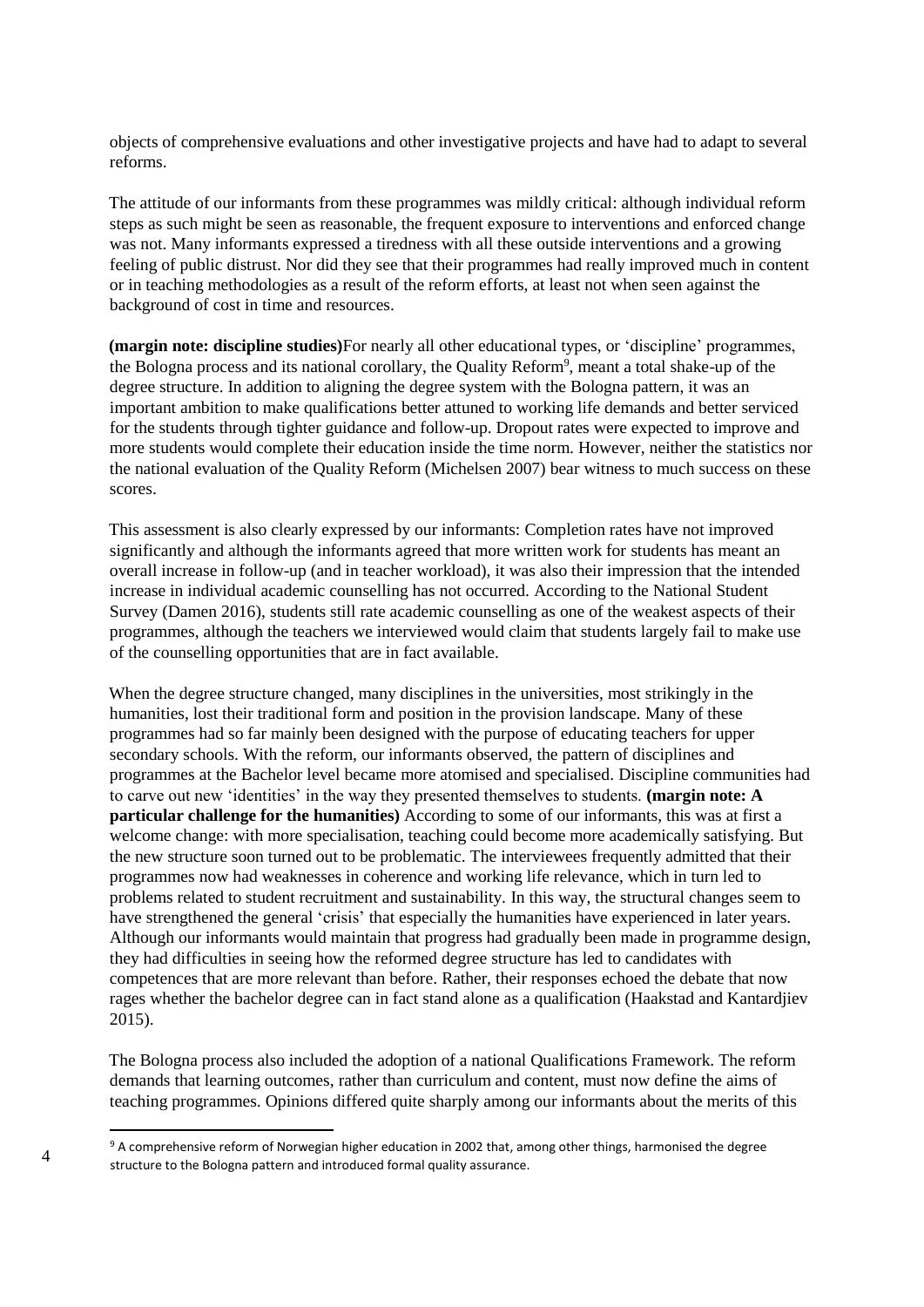reform: Most informants seemed to agree that the reform had produced a welcome emphasis on generic skills and competences, but assessed other effects differently. **(margin note: Responses to the qualification framework and learning outcomes)**Those who taught in profession studies tended to express satisfaction, saying that the process of rewriting the study plans had sharpened their awareness of candidate competences. Among discipline teachers, on the other hand, the attitudes varied more: some were positive, others neutral/pragmatic, but the majority were negative. Some accepted the reform as 'reasonable', whereas others would reflect the views expressed by Hussey and Smith (2002) and Killen (2000): that "the idea of learning outcomes … is profoundly mistaken" (Hussey and Smith), that "it emphasises minimum levels of achievement, and therefore, encourages mediocrity" (Killen). We often heard expression like 'the emperor's new clothes' and "an obligatory exercise that we carried out for reasons of compliance". Few pointed to any tangible effect on teaching practice and it therefore seems questionable if the reform really represents the paradigm shift that it is often made out to be.

The transition from 'elite' to 'mass' education is not the result of a single reform, but a general, international development that goes much further back than 20 years. This also applies to Norway. Trow (2005) has demonstrated how this transition has worked since the 1960's in Europe. But even in a 15 – 20 years' perspective most of our informants would describe how they had experienced changes in especially increased heterogeneity in their student groups. **(margin note: mass education and heterogeneity)**Not so much in talent and aptitude, perhaps, as in attitude and engagement. They would stress that "fresh students do not carry with them a reasonably broad knowledge base any more, things you can take for granted and build on", as one informant said. Another formulated a common opinion: "Today's students are more like pupils: they act like clients and they negotiate; they demand that we structure their work for them. And if they fail, they file a complaint." On the other hand, many would stress how today's students are more forthcoming and self-assured, and often more skilful. Overall, underperforming students were in fact not a big topic with our informants, although we heard claims that "general levels have fallen by a whole grade", as one person put it.

### **Change and impact: internal factors**

If the effects of national reforms were often played down by our informants, much the same applies to the steering efforts of institutional management. The interviews provided little evidence that the policies of institutional leaderships have had a developmental influence on educational practice. Institutional management, our informants stressed, focuses on building strategic profiles and programme portfolios, and not on the practice of delivering educational programmes 'on the ground'. Some would even go as far as to say, as one of our informants did, that "the leadership is only interested in research volumes and candidate production and follow these goals with an administrative logic".**(margin note: institutional managements as agents for change?)**The teachers often expressed awareness of a certain 'overarching' educational policy at their institutions that aimed at making the institution attractive to students, e.g. that teaching is closely linked to research, or that the institution makes advanced use of ICT technology, or that interactive learning methods are actively promoted. But they were much less sure to what extent these broad goals and ideals were actually followed up.

Nor was leadership at the medium level, e.g. faculty or department leaders, seen to have much influence on the actual teaching and learning processes, although our informants saw their functions as very important for other reasons (see below). They would stress how so-called academic leadership easily becomes administrative rather than academic: keeping budgets, distributing tasks, administering timetables and acting as an arbiter in conflicts. Our informants saw academic leaders' scope and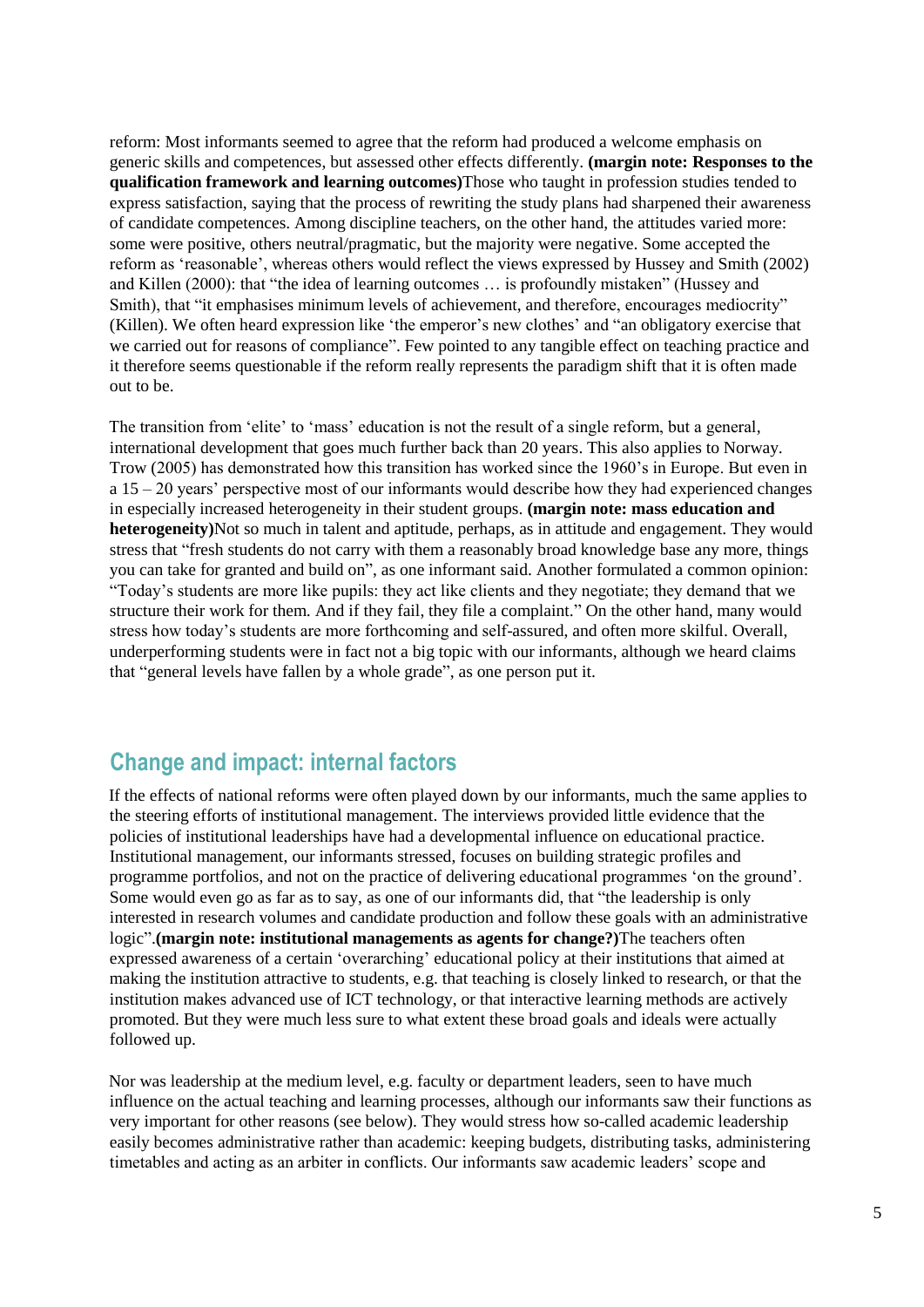authority for making academic decisions as limited, squeezed as they are between the institutional leadership from above and the values connected with individual academic freedom and discipline group consensus from below.

This all points to a conclusion that partly supports the idea of the 'resilient academic': Our informants revealed a tendency to take a critical and defensive attitude towards the many reforms, while at the same time actively picking up certain reform ideas and including them in their professional practice**(margin note: Reform scepticism?)**. Most typically, they would insist that few of the improvements that have been introduced in their teaching practice have come about as a result of national or institutional interventions. Rather, they tended to see as one of the effects of these interventions that power and influence has been shifted away from active teachers and researchers and on to institutional and political leaderships. These attitudes reflect a debate that has been running since the Bologna reforms were implemented: between those who welcome the reforms and see them as a necessary 'push' and efficiency factor, and others who see them as an attack by New Public Management/corporate cultures on academic autonomy (Karlsen, 2010 and Østrem, 2011)<sup>10</sup>.

The overall impression from our interviews is that national reforms are complied with in terms of structural arrangements and vocabulary, but that their potentially transformative effect is otherwise often absorbed and diluted through accommodation strategies and 'going under the radar'. Institutional leaderships, on their side, seem to lack the power, knowledge or motivation to act as reformers in the educational field. Instead, the interviews brought out a rather unanimous view that in those cases where innovative practices had been introduced, the driving force behind the changes was typically the discipline community itself.

#### **The most effective factor for change: time resources?**

There was however one contextual factor that the informants repeatedly mentioned as having affected their teaching: cuts in time resources<sup>11</sup>. Nearly all our informants expressed that they experience a more *stressful* work situation compared with  $10 - 15$  years ago: fewer lessons to cover the same ground as before, larger student groups and consequently less face-to-face contact with the students. To quote one informant: **(margin notes: Competing for time with research and administrative chores**)"More students, more feedback work, fewer teaching hours and more pressure to do research." Many informants would also point at the increased demand for documentation and reporting. As one of them said: "ICT technology has changed our work a lot: it makes many operations easier but it has also created new challenges and demands. It is difficult to say that it has made our work any easier. Increased bureaucracy makes our day busier than before but this does not show in the time accounts."

This harks back to Trow (2005, p. 51), who argues that many European countries have systematically underfinanced the transition to mass higher education, without compensating for this by means of a "coherent pedagogical basis for the initiative"**(margin note: Cuts in time resources)**. On the one

<sup>6</sup>

<sup>&</sup>lt;sup>10</sup> This topic was highlighted in a debate in one of Norway's national newspapers on the effects of the commercialisation of HEIs (Aftenposten, 5 January 2017), between a former Under-Secretary in the Ministry of Education and Research and a biology professor from the University of Oslo. Where the former asserted that higher education would 'fall asleep' if not prompted to change by external (governmentally initiated) reform pressures, the other stressed the very innovative and autonomous nature of academic communities themselves and that reforms mainly comes from inside the HEIs.  $<sup>11</sup>$  This finding is also very clear in the Teacher surveys of 2016 and 2017. Time resources is one of the aspects that the</sup> teachers are most dissatisfied with.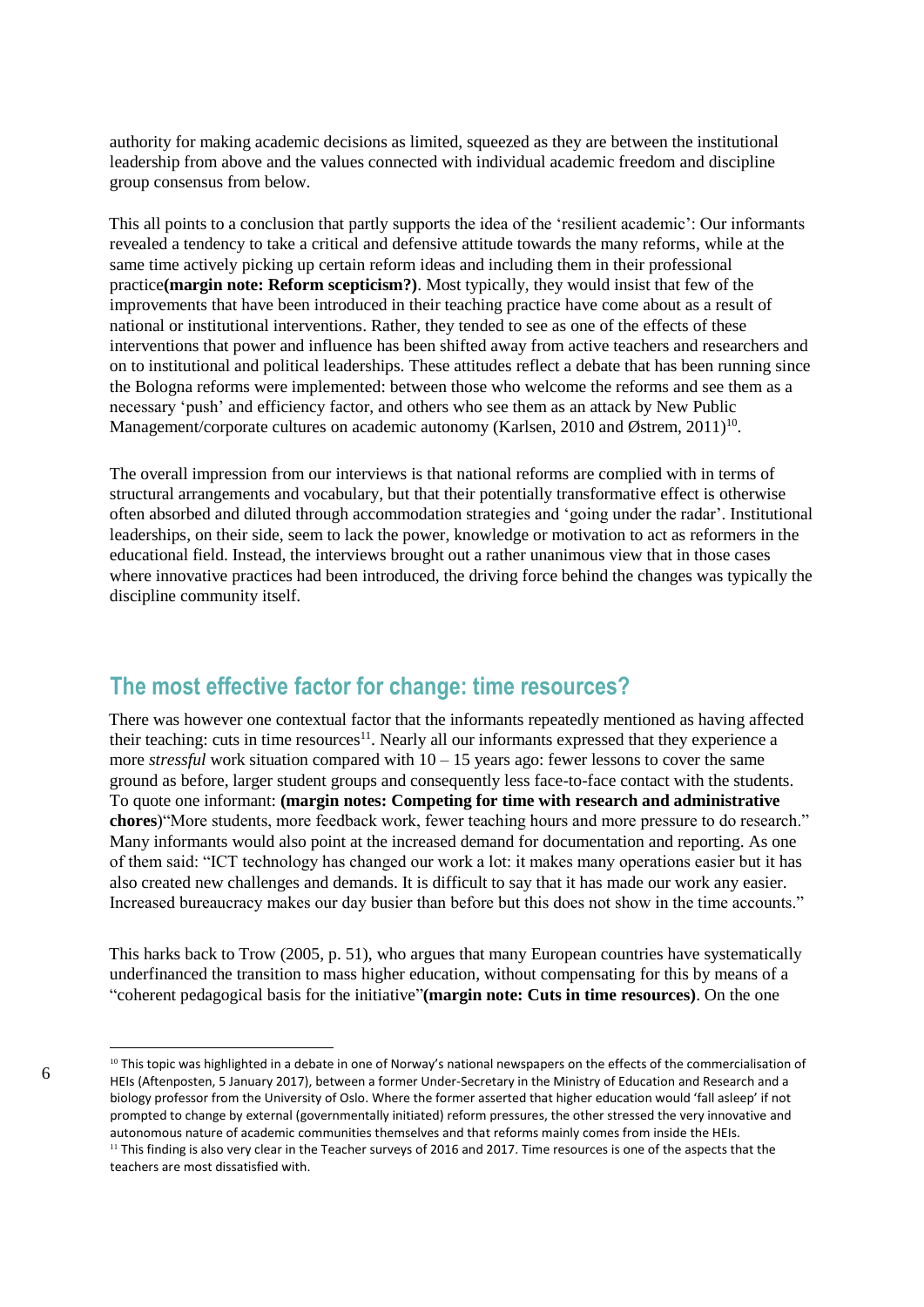hand, such cuts are pressing through certain money-saving changes in the offer to students<sup>12</sup>; on the other hand, less time resources contribute to a work overload that drains the teaching staff of energy and prevents them from being more proactive in reforming their didactic practice. This agrees with Stensaker's findings that increased bureaucratic and entrepreneurial demands contribute to create a work overload that threatens professional quality (Stensaker 2006). It also agrees with what Tight found for the UK (Tight 2010) and it echoes the findings in the Norwegian Teacher Survey (Amundsen, Damen et al. 2017), where the majority of respondents pointed at increased time resources as the single factor that would do most to improve educational quality. The experience of meagre time resources for teaching may also help explain a seeming 'paradox' in the Teacher Survey: while a majority of the respondents valued interactive teaching methods the highest, an equally large majority stated that lectures are still the preferred form*.*

## **Collegial cooperation and engagement for teaching**

One of our reasons for conducting this follow-up study were some results in the Teacher Survey that indicated a higher level of collegial cooperation around teaching, and more enthusiasm for the teaching mission, than we had expected. The interviews confirmed this picture.(**margin note: Teaching: a core task)** For one thing, the informants supported Mårtensson's finding (Mårtensson & al. 2012) that teaching makes up an essential part of academics' professional identities. It is thus difficult to assert that teaching lives in the shadow of research. Secondly, they generally agreed that there is much more cooperation now than 10-15 years ago. It may take different forms and there are variations in degree, but nobody can withdraw from it completely anymore. **(Margin note: Increased cooperation)** In some cases, we heard, teaching is organised in teams that work tightly together, often even by sharing lessons. And if not, nearly all respondents would claim that cooperation is widespread through the exchange of information, ideas, project plans and study materials, etc. They would describe their discipline cultures as open, with little envy or unsound competition, which they clearly perceived as a positive change compared with two decades back. Judging from our informants' descriptions, the 'myths' of the unwilling and lonely teacher needs some adjustments.

If there has in fact been a positive development in discipline cultures and collegial cooperation, this may explain why most of our informants would claim that teaching had improved during their careers, in spite of the cuts in time resources.**(margin note: Improved teaching?)** Although the lecture remains at the core of the teaching tool-kit, the totality was described as more varied, dynamic and interactive than before. Teaching is often organised in fewer but longer sequences, with variation between lecture bits, short work assignments and seminar-like discussions. Many programmes also include project work, while increased use of written assignments serves to strengthen the students' communicative and other generic skills. In the words of one informant: "Teaching has clearly improved in later years. It has become more practical, more instructive, and easier for the students to follow. Better teaching has been necessary in order to compensate for less teaching hours and more heterogeneous student groups." The myth of the methodologically conservative teacher was to some extent contradicted by our informants.

 $12$  Although there is no one-to-one relationship between funding and time resources, which may have several causes, there is obviously a strong connection.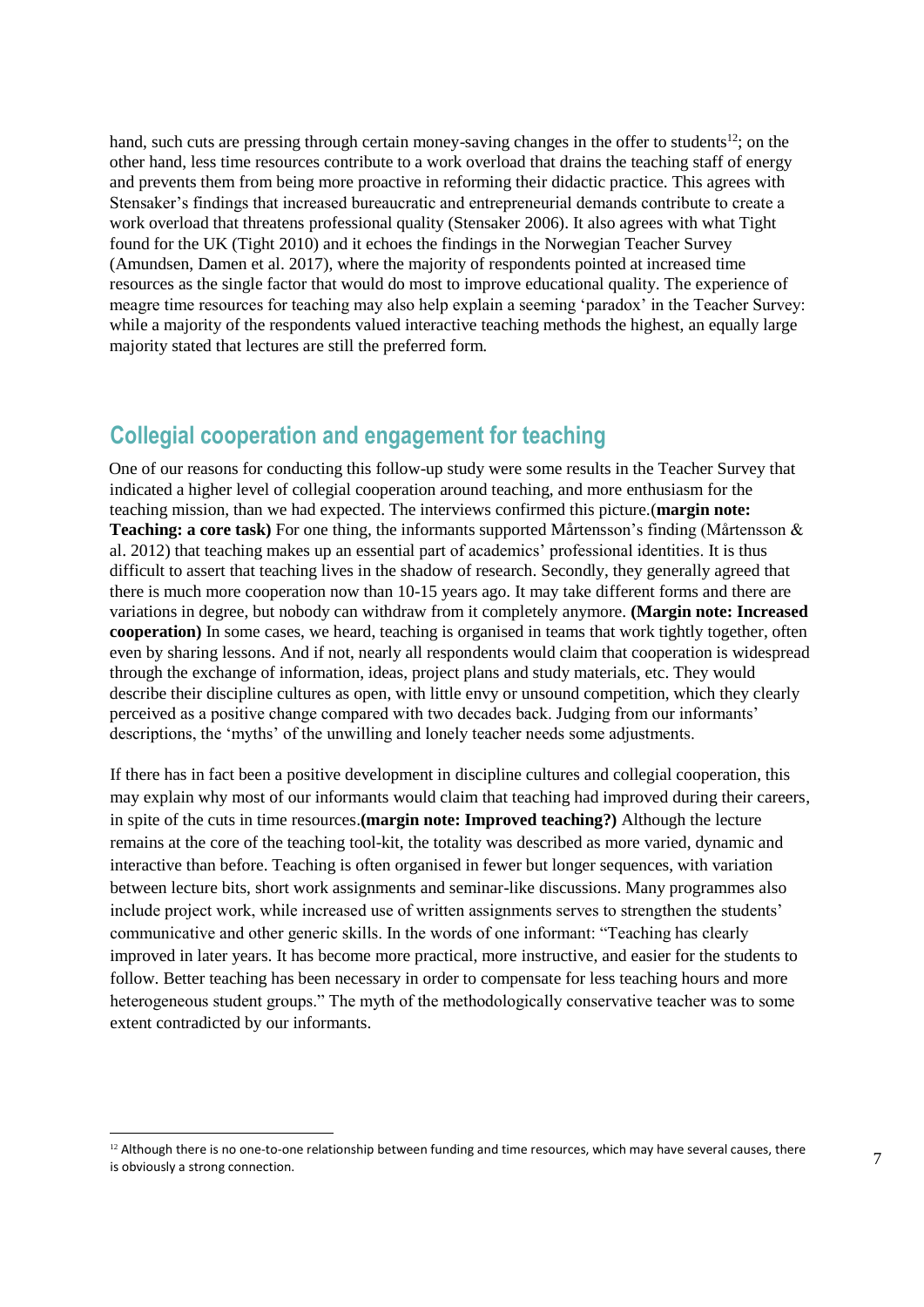# **Quality culture?**

**(margin note: The importance of 'close' leadership)**Our findings present a contradictory picture as far as the question of teachers' conservatism versus enhancement orientation is concerned. And it was rather striking to see how these variations followed variations in the description of how their nearest academic leaders function. Our informants unanimously stressed the importance of this group: "If they are not in a position to decide and command, their influence as culture-makers is crucial", one informant said. Those discipline communities where informants claimed inventiveness, cooperation and engagement for teaching would typically be described by the same informants as having inspiring mid-level leadership who manage to gather their colleagues around enhancement efforts, whereas communities that were said to have more remote leaders would answer more to the traditional pattern of the isolated teacher.

Our overall impression was in fact one of reasonably engaged, progressively minded discipline communities that held their commitment to teaching high. So if national reforms and other interventions seem to have limited impact on discipline cultures, what is it then that has motivated these enhancement drives? **(margin note: Self-driven improvements)** The causes may be many: improved technology, improved communication and an increased awareness of varied pedagogical options. But the typical story that we heard in the interviews described how the communities have adapted their practice in response to changes in the external circumstances that they often found negative: teaching was said to have become better because of these efforts. It may seem as if the pressures from the outside have had the effect of improving teaching for the 'wrong' reasons: New demands and cuts in time resources have triggered inventiveness and necessitated cooperative practices. Judging from the interviews, we may conclude that teaching may have changed partly as a defensive measure.

During the last ten years there has been much talk of 'quality culture', often in connection with quality work and quality assurance systems.<sup>13</sup>**(margin note: Participation in quality work)** The Teacher Survey had some questions about this and came up with responses that were a bit surprising: they contradicted, as it seemed, the 'myths' of the lonely and anti-reform teacher, as clear majorities answered that they participate in enhancement-oriented discussions around their programme. Nearly two thirds of them even stated that they had taken part in processes of producing 'status or quality reports'- related to the internal quality assurance system – about their programme, 'to some extent' or 'to a great extent'.

The interviews both confirmed and qualified this picture of wide participation. The quality assurance systems now seem to be implemented and accepted in work routines. To quote from a typical statement: "We conduct halfway and full cycle evaluations of our programmes every one and three years respectively. Much is based on quantitative information and the students' course evaluations. **(margin note: Effectiveness of system-related quality work)** Programme leaders and programme committees analyse the information and produce reports for the faculty leadership, who seem genuinely interested in what we do. But although these routines work well, it is difficult to see how they lead to any change." Another typical statement echoes this: "The system works, but not very collectively, and without offering much feedback. We fill in our comments and pass them on individually, but seldom get to know if things are followed up by those responsible higher up in the organisation." Typically, our informants did not see the quality assurance systems as strong drivers for collective enhancement efforts. They accepted them as "probably necessary" but revealed little genuine enthusiasm for them. According to our informants, collective enhancement efforts largely

<sup>13</sup> For instance, the term is central in the Ministry's White Paper, even occurring in its title, *Culture for Quality in Higher Education*. In addition, the annual European Quality Assurance Forums have had this as a central theme.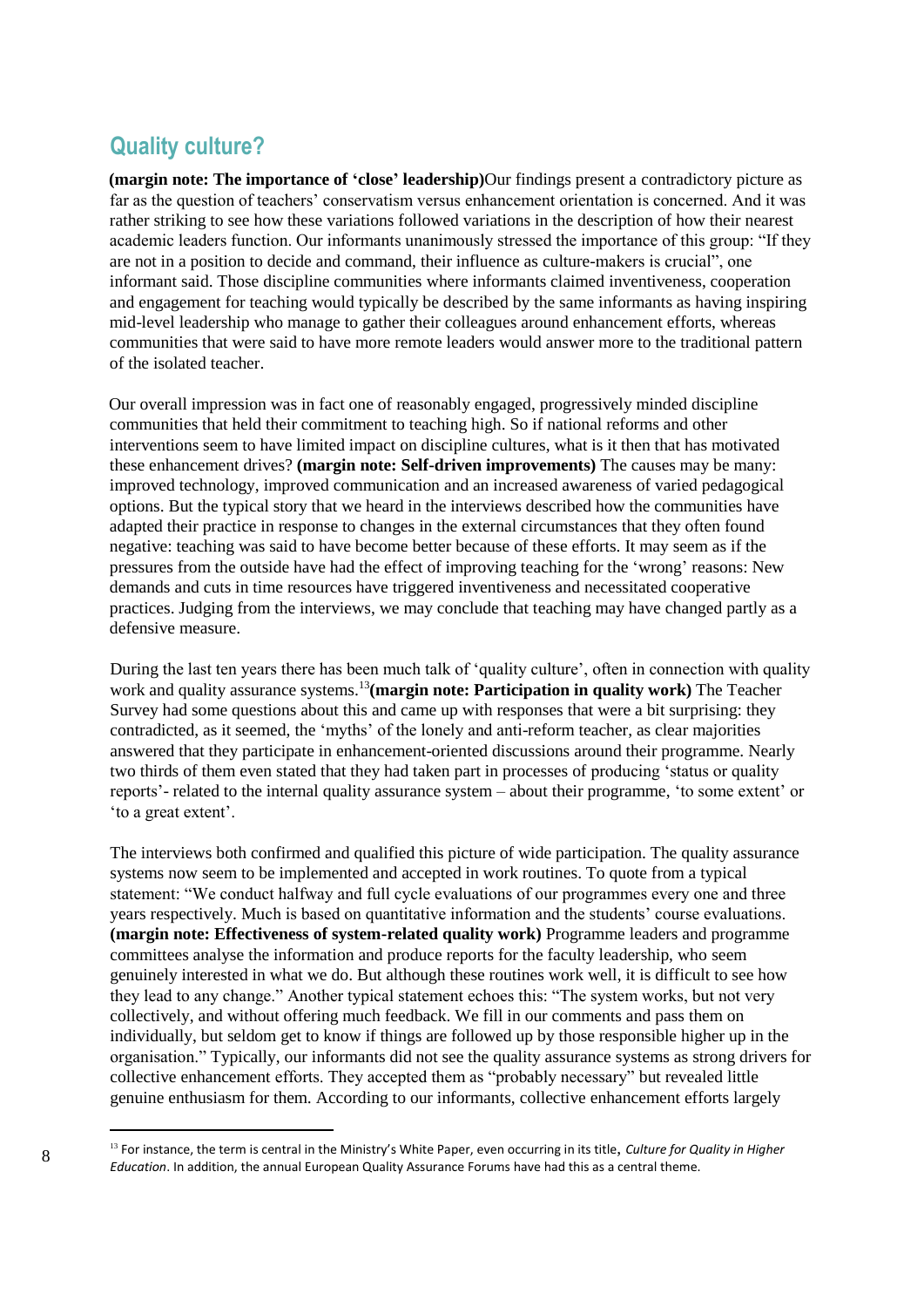happen outside the systems. These findings seem to indicate that there has been some development towards a more positive view of quality monitoring and improvement work than Newton (2001) found in England one and a half decade ago, but also that a major challenge remains in the task of integrating system-driven quality work as a natural and essential part of the teaching job.

When asked what they associated with the term 'quality culture', most of our informants gave uncertain answers. Many of them were not even familiar with the term.**(Margin note: quality culture)** But after a few verbal exchanges, most of them would agree that having a quality culture must imply that all or most of the teaching community has a shared ambition and engagement for quality and improvement in their work. Our informants would typically stress that they did indeed have such a culture, and that it includes enthusiasm for teaching, not only research. So much for the 'unwilling teacher'. This culture, however, was not seen as connected with a heightened didactic consciousness. Rather, our informants associated the term, including its collaborative element, directly with their academic endeavours in research and teaching and would stress that such engagement is an inherent characteristic of academic communities. In the words of one informant: "We have a quality culture because we share the academic interest and pride that always drives us towards high quality." Another followed on: "Most academic cultures are quality cultures. We do not need this honour word." Conservative or not, it seems indeed that academic cultures are fairly self-conscious and resilient cultures, which also implies some support to the myth that 'teaching follows naturally from knowledge', without necessarily involving much didactic problematisation.

#### **Resilient** *and* **innovative**

While keeping in mind the fact that our study mainly rests on information that reflects the teachers' own opinions and attitudes, the overall results of the survey and our follow up study allow us to suggest that considerable change has taken place in the teaching culture in higher education in Norway during the last 20 years. The results of our study indicate that teachers in higher education understand their role as autonomous, while at the same time acknowledging that innovations in teaching may also result from outside interventions. In this sense, it seems unfair to talk about the 'conservative' or 'unwilling' teacher. However, academic 'resilience' shows itself in the widespread scepticism towards externally driven reforms and in the strategies applied to absorb the shock of these. In spite of the considerable reform efforts on the part of the state, today's academics prefer to say that the important changes have come from inside the academic community itself, more than because of external pressure from national reforms. They will claim – in spite of incentive patterns that are still heavily weighted in favour of research – that teaching is more on the academics' own agenda today, and not so much in the shadow of research. They will also say that constrictions in the flow of resources, while simultaneously wearing them out, has forced them to be innovative, actually making teaching better. In addition, most importantly, most of them will assert that collective efforts and cooperation has increased considerably, thus changing the entire culture around teaching. This, many of them will say, has come about in spite of the fact that the formal quality assurance systems that were meant to enhance quality work play a rather modest role in this respect.

However, we also observed that the move towards more varied and innovative didactic approaches is fairly unevenly distributed, with 'pockets' of traditional practice lingering on. Most teachers will claim that a research-informed knowledge base is the *sine qua non* of higher education teaching, and for many of them teaching 'follows naturally' from this source. Of course, this means that emphasis on didactic professionalism varies greatly and often seems to be weak. But it also indicates that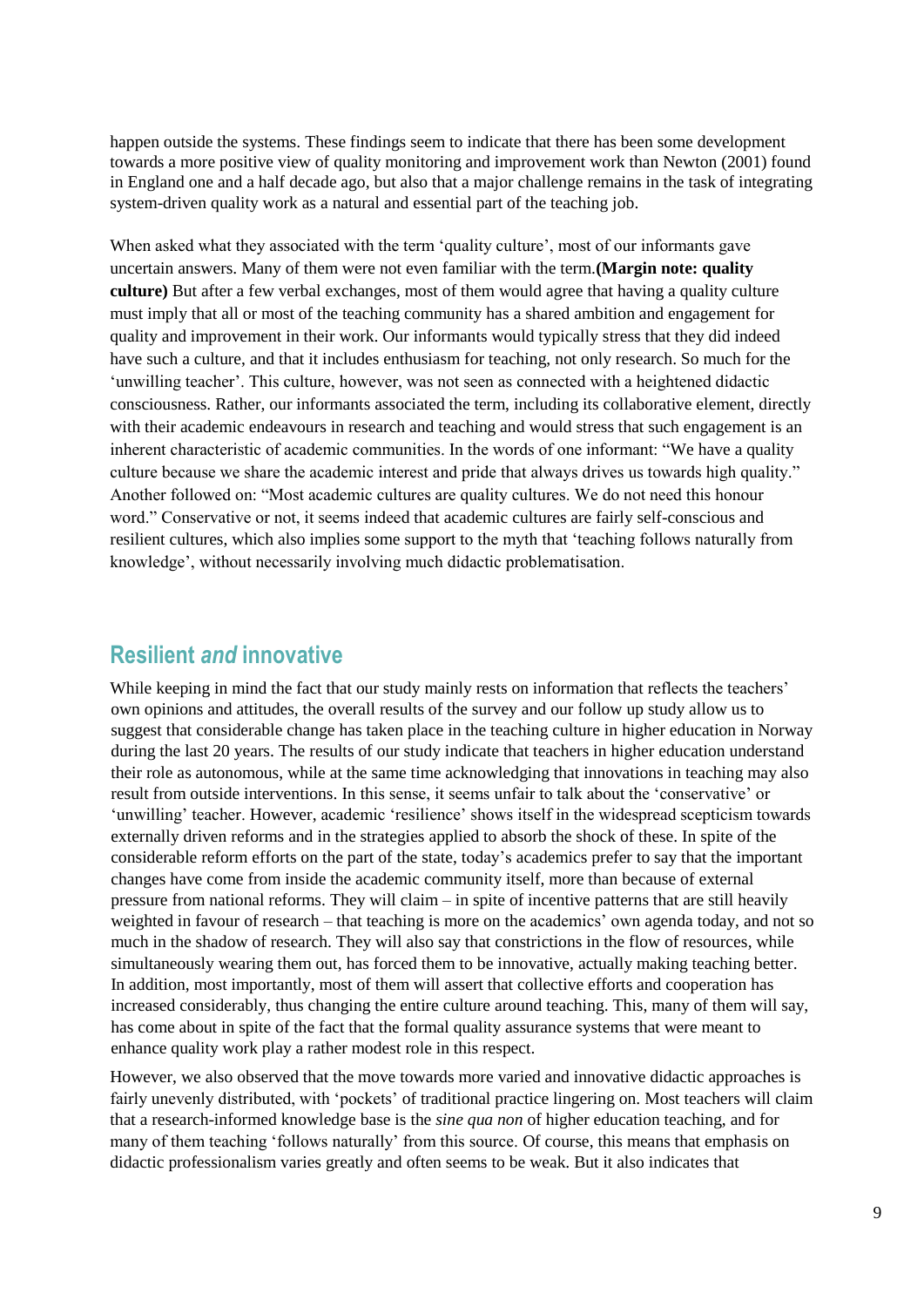academics are very resilient in protecting the core elements and values of their profession, as they see them.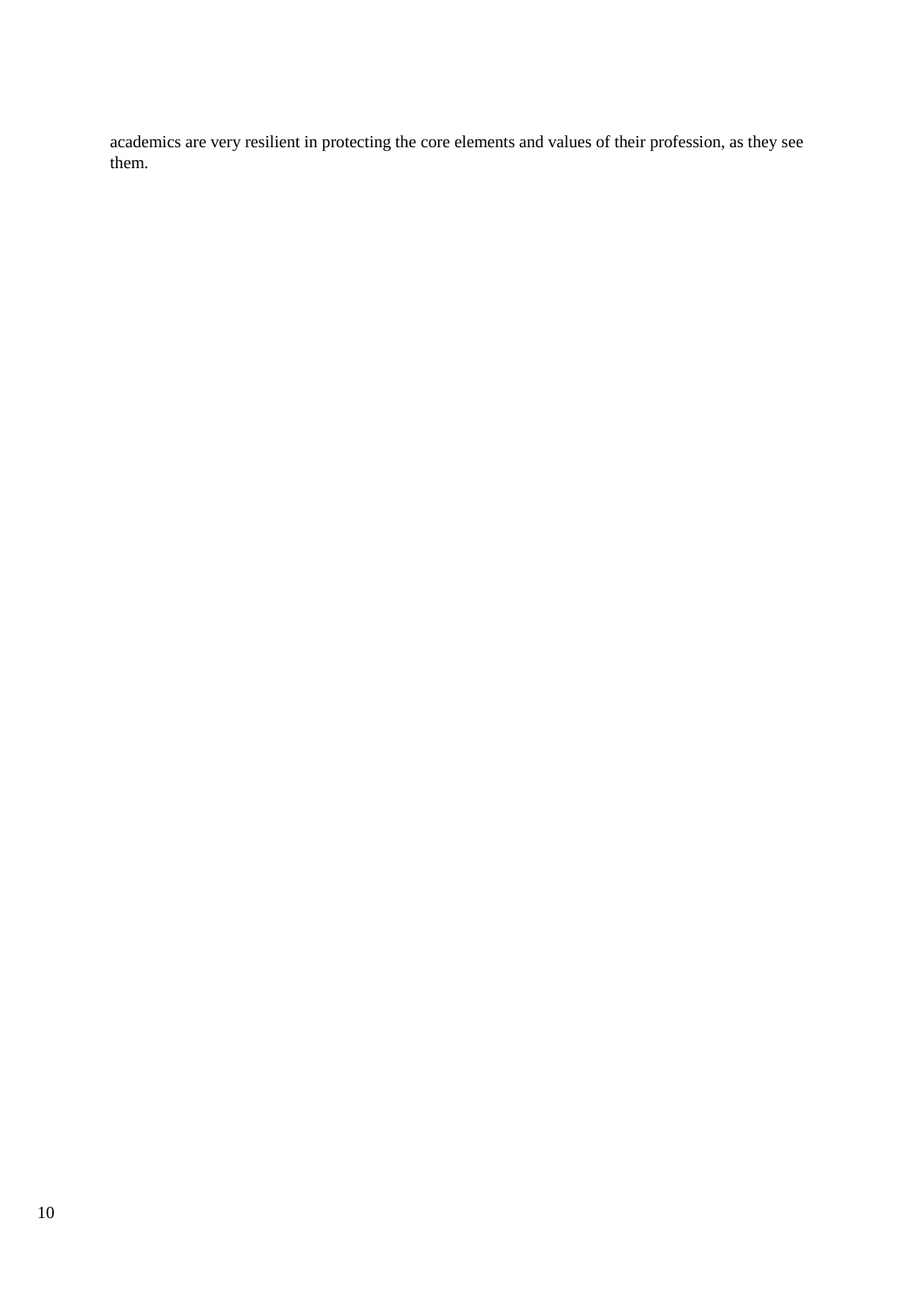#### **References:**

Amundsen, G. Y., Damen, M., Haakstad, J. and Karlsen, H. J., *Underviserundersøkelsen 2016,* NOKUT Report 1 – 2017. (Translated: 'The National Teacher Survey 2016')

Amundsen, G.Y., M., Haakstad, J., *Undervisningsarbeidet i endring? Rammevilkår, samarbeid og kvalitetskultur i høyere utdanning,* NOKUT Report 3 – 2017 (Translated: 'Is teaching changing? Contextual preconditions, collective approaches and quality culture in higher education.)

Crawford, K. (2010), "Influences on academics' approaches to development: voices from below", *International Journal for Academic Development* 15 (3)

Damen, M., Hauge M.S., Skåtun, K.C, Holm, S., Bakken, P.: *Studiebarometeret 2016: hovedtendenser,* NOKUT Report 2-2017 (Translated: 'The National Student Survey 2016, main tendencies')

Haakstad, J. and Nesje, K., *Oppfatninger om kvalitet i høyere utdanning,* NOKUT Report 2012 – 5. (Translated: 'Perceptions of Quality in Higher Education')

Hussey, T. and Smith, P. (2002). 'The Trouble with Learning Outcomes. *Active learning in Higher Education,* 3 (3), pp 220 – 233.

Kantardjiev, K. and Haakstad, J., *Arbeidslivsrelevans i høyere utdanning* (NOKUT Report 1 – 2015). (Translated: 'Working-life Relevance in Higher Education')

Karlsen, "Kvalifikasjonsrammeverk – virkemiddel for kvalitet eller ensretting?", *UNIPED 3/2010* (Translated: 'Qualifications Frameworks: instrument for quality or uniformity?')

Killen, R. (2000). *Outcomes-based education: Principles and Possibilities. p 5-9*

Det Kongelige Kunnskapsdepartement (Translated: Ministry of Education and Research): *Meld.St.16 (Translated: White Paper nb 16)(2016 -2017) Kultur for kvalitet i høyere utdanning*, 27. januar 2017 (Translated:'White Paper 16 (2016 – 2017), Culture for Quality in Higher Education')

Michelsen, S. and Aamodt, P.O., *Evalueringen av Kvalitetsreformen Sluttrapport*, Norges forskingsråd 2007) (Translated: 'Evaluation of the Quality Reform; final report', Norwegian Research Council

Mårtensson, K., Roxå, T. and Stensaker, B. (2012), "From Quality Assurance to Quality Practices: An investigation of strong microcultures in teaching and learning", *Studies in Higher Education, (1 – 12).* 

Newton, J. (2001), "Views from below: academics coping with quality", Keynote presentation at the sixth QHE Seminar in Association with EAIR and SRHE", Birmingham 2001

Roxå, T. (2014) *Microcultures in the meso level of higher education organisations – the Commons, the Club, the Market, and the Square* (Doctoral Dissertation, Lund University, Sweden)

Stensaker, B. (2006), "Governmental policy, organizational ideals and institutional adaptation in Norwegian higher education", *Studies in Higher Education* 31 (1)